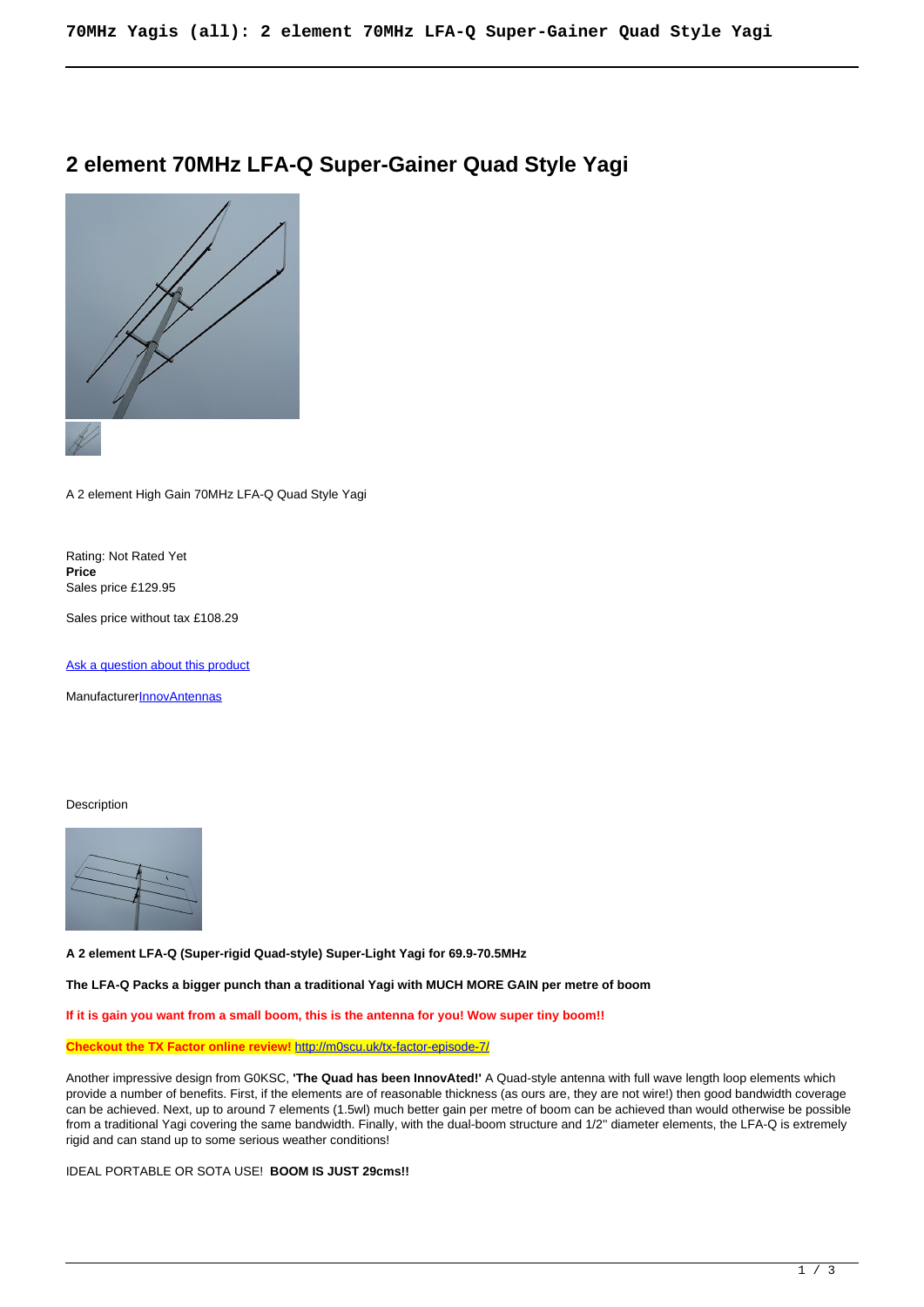Despite it's rigidity, the LFA-Q is extremely light weight and this means even in strong winds, snow and ice the LFA-Q will hold its own.

Our antennas are constructed with the best quality materials in order the best mechanical construction can be achieved, not the cheapest and most profitable! Even a digital caliper is used (with an accuracy of .01mm) to measure the elements during production to ensure they are within 0.2mm of what they should be, ensuring they work as well as our software model predicts.

- **Marine grade stainless steel fittings**
- **Original Stauff Insulation clamps**
- **Mill finished boom and elements for highest levels of accuracy**



#### **This is one tiny boom!**

For more information This email address is being protected from spambots. You need JavaScript enabled to view it. document.getElementById('cloakd2f797868cba20f78be10ccc379967de').innerHTML = "; var prefix = 'ma' + 'il' + 'to'; var path = 'hr' + 'ef' + '='; var addyd2f797868cba20f78be10ccc379967de = 'justin' + '@'; addyd2f797868cba20f78be10ccc379967de = addyd2f797868cba20f78be10ccc379967de + 'g0ksc' + '.' + 'co' + '.' + 'uk?subject=4el 2m Antenna question'; var addy\_textd2f797868cba20f78be10ccc379967de = 'Email here';document.getElementById('cloakd2f797868cba20f78be10ccc379967de').innerHTML += ''+addy\_textd2f797868cba20f78be10ccc379967de+'';

#### **Performance**

**Gain:** 6.77dBi @ 70.2MHz

**F/B:** 16.7dB @ 70.2MHz

**Peak Gain:** 6.88dBi

**Gain 10m above ground:** 12.47dBi

**Peak F/B:** 16.95dB

**Power Rating:** 5kw

**SWR:** Below 1.4.1 from 69.9MHz to 70.5MHz

**Boom Length:** 29cms

**Loop Height**: 50cms

**Weight:** 0.7kg/1.2lbs

**Safe Wind Speed:** 210Kph/130Mph

**Turning Radius:** 1.55m/5ft

**Vertical Stacking:** 2.2m

#### **Specification**

This antenna is made with a 1/2 inch (12.7mm) and 3/8 inch (9.525mm) diameter tube for the LFA-Q and the boom sections are 3/4'' 19mm diameter. **This antenna is not made cheaply, it is made to perform and to do so for many years with Marine Grade Stainless Steel fixings.**

No figures are made up here as they are in some Ham Radio adverts, all performance figures are verified in the very latest software simulation